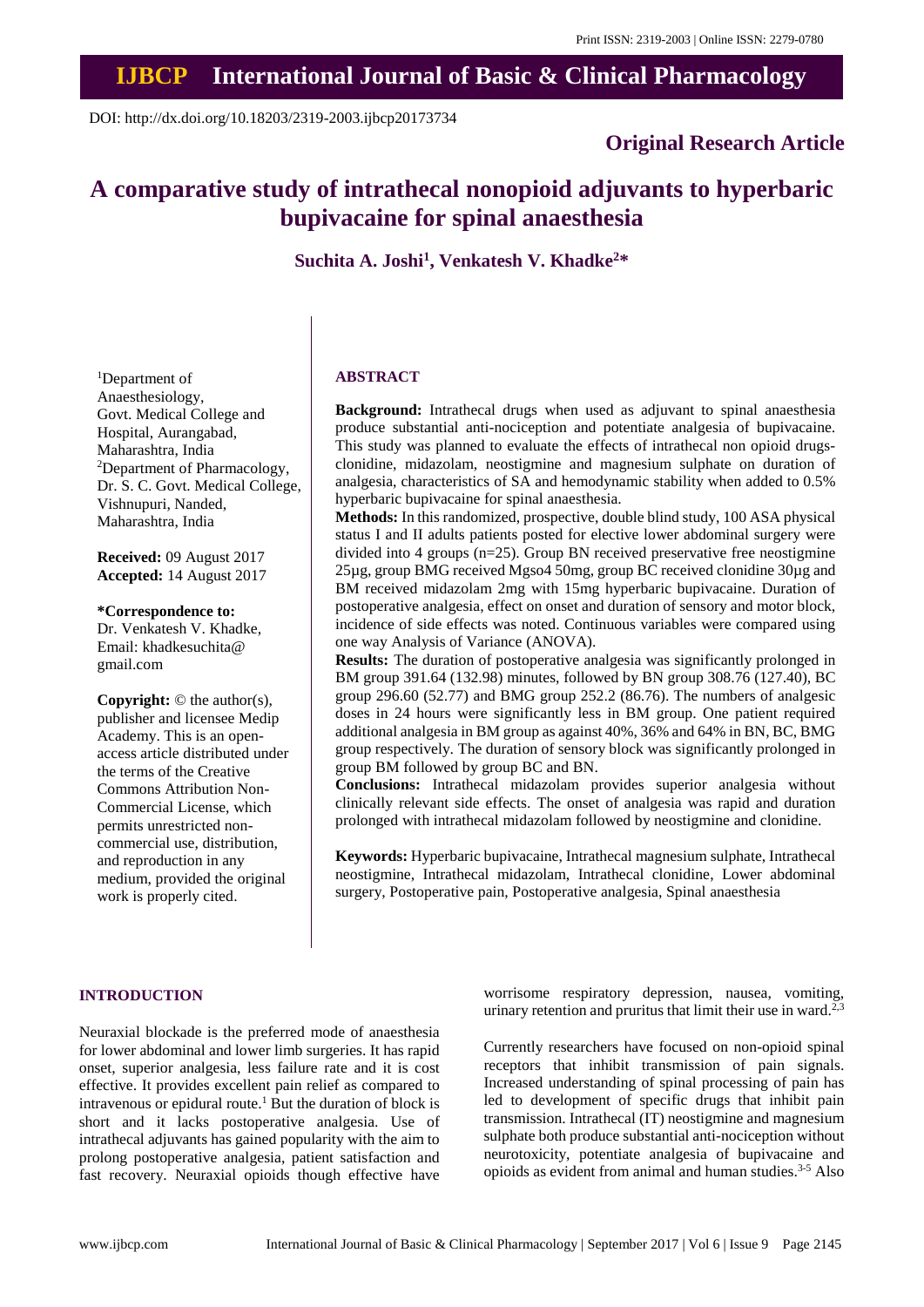intrathecal (IT) midazolam and clonidine both produce a dose dependent anti-nociception when used alone or in combination with local anaesthetics.<sup>6,7</sup>They improve intraoperative analgesia, prolong duration of sensory and motor blockade along with sparing effect on post-operative analgesic consumption.3,8,9 The incidence of side effects observed with intrathecal clonidine in earlier studies is reduced by lower doses of clonidine  $\left($ <150 $\mu$ g).<sup>10,11</sup> Same is true for neostigmine. The ability of IT neostigmine to protect against SA induced hypotension and to increase gastrointestinal motility in the absence of respiratory depression are positive features that stimulated us to undertake this study.3,12,13

We compared the four non-opioid adjunct analgesic drugs to establish the superior additive for postoperative analgesia after neuraxial administration.

### **METHODS**

It is a randomized, prospective, double blind; parallel group clinical trial. It was approved by institutional ethics committee and conducted in accordance with the principles laid down in the Declaration of Helsinki. Written informed consent was obtained from the participants. Hundred American society of anaesthesiologist grade I and II subjects of age between 20 and 65 years, of either gender presenting for lower abdominal surgery under spinal anaesthesia at tertiary health care centre were enrolled in the study. Patients were excluded if they have psychiatric disorder, chronic pain or any condition that precludes spinal anaesthesia or those taking antihypertensive medication and failure of spinal block with need for general anaesthesia. Premedication with oral diazepam 5mg administered at bed time, intravenous (IV) ranitidine 50mg and ondansetron 4mg given just before induction of anaesthesia. Intravenous access established with 18gauge cannula followed by preloading with 10ml/kg lactated ringers solution. Standard monitoring (ECG, non-invasive blood pressure, and pulse oxymeter) was used.

Hundred subjects were randomly assigned into one of the four treatment group using computer generated random numbers. The allocation sequence was concealed from the researcher enrolling and assessing the participants. The participant and data collector both were blinded to the test solution. Group BN received intrathecal neostigmine 25µg (Myostigmin 0.5mg/ml- Neon laboratories Ltd.), group BMG received Mgso<sup>4</sup> 50mg (Magneon 50% w/v, Neon laboratories Ltd.), group BC received clonidine 30µg (Clonidine hydrochloride-150µg/ml-Cloneon, Neon laboratories) and BM received midazolam 2mg (Midazolam hydrochloride-5mg/ml-Midosed, Neon laboratories) with 15mg hyperbaric bupivacaine. The test solutions were prepared in identical syringes by anaesthesiologist not involved in outcome measurement. All the study drugs were preservative free and total volume of drug injected was 3.5ml.

Spinal anaesthesia was carried out in lateral position at lumbar 3-4 inter space using 23 gauge disposable spinal needle. After clear and free flow of cerebrospinal fluid (CSF), one of the study solutions was administered intrathecally depending upon the group at the rate 0.2ml per second. The head end of the operating table was elevated by 10-20 degree.

Sensory block was assessed by loss of sensation to pin prick. Motor block assessed as inability to move lower limb. The level of sedation was recorded every 15 minutes intra operatively and post operatively for 6 hours by sedation score described by Chernik et al, no sedation (wide awake), mild sedation (sleeping comfortably), moderate sedation (deep sleep but arousable), Severe sedation (deep sleep not arousable).<sup>6</sup>

Supplemental oxygen via ventimask was given at 5liter/minute during procedure. Pulse rate, blood pressure and oxygen saturation  $(SPO<sub>2</sub>)$  was recorded every 5 minutes for 15 minutes, then every 10 minutes till end of surgery and 2, 4, 6, 12, 24 hours postoperatively. IV fluids (crystalloids, colloids or blood) were administered for maintenance and according to surgical blood loss. Hypotension was defined as systolic BP <90mmHg or 20% fall in systolic BP from baseline value and treated with 250ml bolus IV fluids and IV mephenteramine 6 mg. Bradycardia was defined as pulse rate <60/min and treated with IV atropine sulphate 0.6mg. The pain score was recorded on 10cm visual analogue scale,  $0=$  no pain,  $10=$ Intolerable pain). Each patient received intramuscular diclofenac sodium 75mg immediately after shifting in ward. Further analgesic dose was administered on patient's demand. If pain persists (VAS>5), IV tramadol 1mg/kg was given.

All durations were calculated considering the time of spinal injection as time zero.

The primary outcome measure was duration of postoperative analgesia i.e. time from IT injection till demand for rescue analgesic or VAS>5. Pain score was recorded every two hours until first rescue analgesic dose. The total number of analgesic doses in 24 hours was recorded.

Data was collected regarding the onset of sensory block (Time taken from IT injection to loss of pinprick sensation bilaterally at L1, duration of sensory block (Time from IT injection to 2 segment regression), onset of motor block (Time from IT injection to disappearance of leg movements) duration of motor block (Time from IT injection till reappearance of leg movements), Side effects like hypotension, bradycardia, sedation, nausea, vomiting, respiratory depression  $(SPO<sub>2</sub><90%)$  shivering, itching, drowsiness, headache bowel/bladder dysfunction, neurological deficit were recorded as and when they occur. IV metoclopramide 10mg was given as rescue antiemetic. Each subject was observed for 24 hours, 48 hours and 7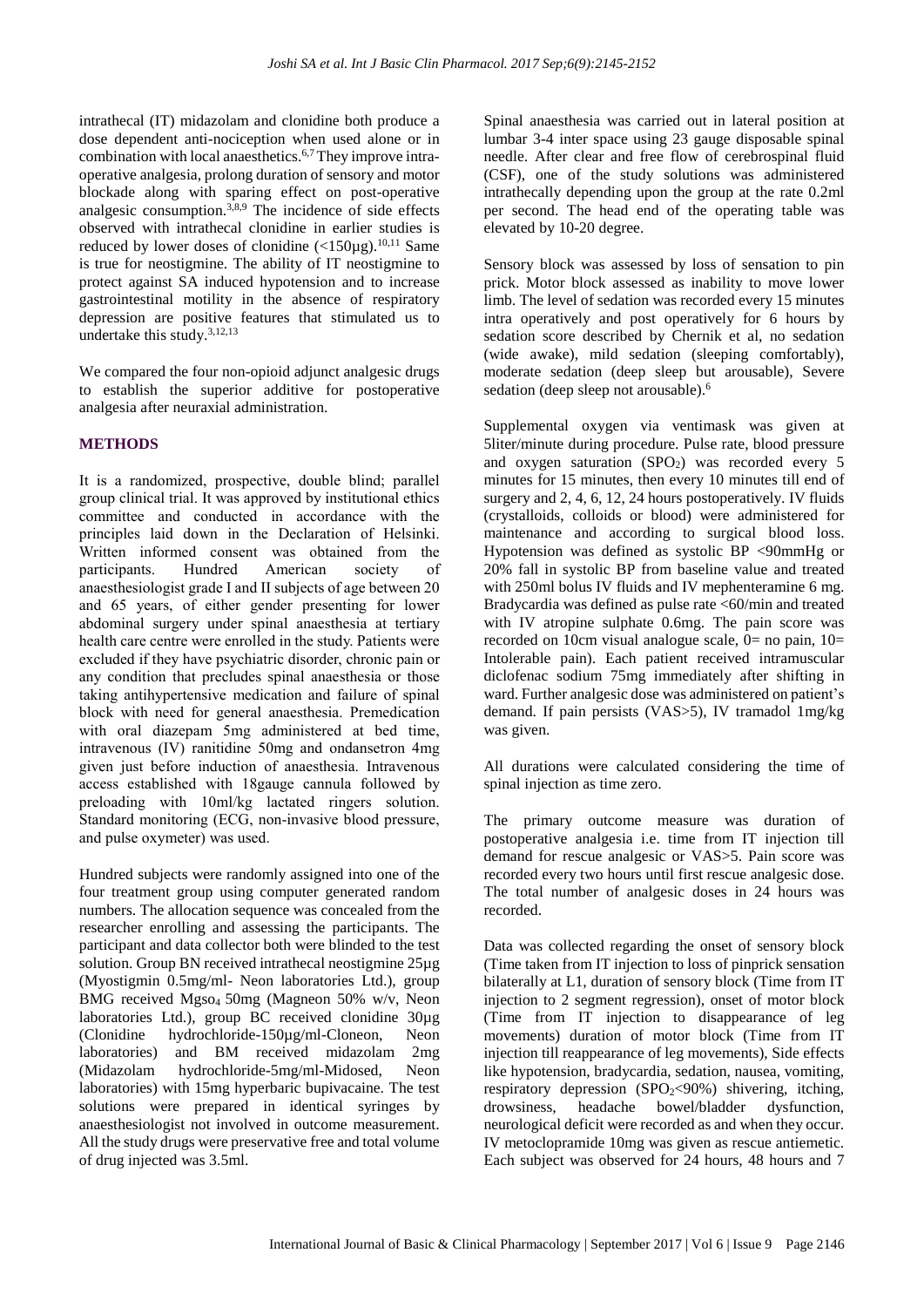days after surgery. The recruitment stopped after enrolling 25 participants in each group.

The sample size of 25 subjects per group was necessary for detecting clinically significant difference of 67 minutes in duration of analgesia assuming a power of 80% and a significance level of 5% using GraphPad StatMate 2.00 software. The data was analysed using one way ANOVA with Tukey HSD post-hoc test [MedCalc Version 17.6- MedCalc software bvba (BE), Belgium]. Catagorical data was analysed by Chi square test with Yates correction using OpenEpi version 3.01 (www.openepi.com).

#### **RESULTS**

Total data from 100 subjects (25 in each group) were analysed by original assigned group of investigators. There was no dropout, refusal or any departure from initial study protocol. The groups of patients were comparable with respect to age, sex and duration of surgery (Table 1). The surgical procedures performed were herniorrhaphy, abdominal hysterectomy, appendectomy, vaginal hysterectomy and Frayer's prostatectomy. There was no significant difference in onset of sensory and motor block and the time required to achieve maximum cephalic spread of sensory level. The duration of sensory block was significantly prolonged in group BM followed by group BC and BN. After intergroup comparison, the difference was significant among the groups except group BMG and BN. The duration of motor block was significantly prolonged in BC groups (p=0.0023). The difference in group BC and BMG  $(p=0.0203)$  as well as between BC and BN (p=0.0049) was statistically significant (Table 2).

**Table 1: Demographic characteristics and duration of surgery in study groups.**

| <b>Variable</b>                                                                                             | Group<br><b>BM</b> | Group<br><b>BC</b>                     | Group<br><b>BMG</b> | Group<br><b>BN</b> | P<br><b>Value</b> |  |  |
|-------------------------------------------------------------------------------------------------------------|--------------------|----------------------------------------|---------------------|--------------------|-------------------|--|--|
| $(n=25)$                                                                                                    |                    |                                        |                     |                    |                   |  |  |
| Age<br>(Years)                                                                                              | 40.40<br>(15.45)   | 44.92<br>(11.61)                       | 39.40<br>(8.36)     | 41.36<br>(7.03)    | 0.32              |  |  |
| Gender<br>(M:F)                                                                                             | 19:6               | 21:4                                   | 20:5                | 21:4               | 0.72              |  |  |
| Duration<br>of<br>surgery<br>(min)                                                                          | 59.08<br>(20.64)   | 65.36<br>(21.09)                       | 62.12<br>(23.07)    | 68.16<br>(24.32)   | 0.50              |  |  |
| Group<br>midazolam 2mg.<br>Group BC - intrathecal hyperbaric bupivacaine15mg + clonidine<br>$20\cdot\sigma$ |                    | BM- intrathecal hyperbaric bupivacaine |                     |                    | 15mg<br>$+$       |  |  |

30µg. Group BMG - intrathecal hyperbaric bupivacaine15mg + MgSO4 50mg.

Group BN -intrathecal hyperbaric bupivacaine15mg + neostigmine 25µg.

Data expressed as mean (SD) and analysed by One Way Analysis of Variance,

p<0.05- Significant

#### **Table 2: Effect on characteristics of spinal blockade in study groups.**

| Variable                      | <b>Group BM</b> | <b>Group BC</b> | <b>Group BMG</b> | <b>Group BN</b> | <b>P</b> Value |  |
|-------------------------------|-----------------|-----------------|------------------|-----------------|----------------|--|
|                               | $(n=25)$        |                 |                  |                 |                |  |
| Onset of sensory block (min)  | 1.84(0.98)      | 2.44(3.87)      | 1.69(0.82)       | 2.02(1.08)      | 0.62           |  |
| Two segment regression (min)  | 210.84 (68.44)  | 169.28 (63.69)  | 74.56 (17.07)    | 84.36 (26.08)   | 0.00           |  |
| Onset of motor block (min)    | 2.08(0.8)       | 2.30(0.45)      | 1.82(1.05)       | 1.98(1.43)      | 0.39           |  |
| Duration of motor block (min) | 293.80 (108.69) | 322.92 (135.00) | 239.6 (75.17)    | 226.28 (64.08)  | 0.0023         |  |

Group BM- intrathecal hyperbaric bupivacaine 15mg + midazolam 2mg.

Group BC - intrathecal hyperbaric bupivacaine15mg + clonidine 30µg.

Group BMG - intrathecal hyperbaric bupivacaine15mg + Mgso4 50mg.

Group BN -intrathecal hyperbaric bupivacaine15mg + neostigmine 25µg.

Data expressed as mean (SD) and analysed by One Way Analysis of Variance,

p<0.05-significant

The mean duration of analgesia was significantly longer in Group BM (391.64  $\pm$ 132.98 min). The difference between group BM and BC, BM and BMG, BM and BN was statistically significant (p value 0.01, 0.0001, 0.032 respectively) (Table 3). The diclofenac requirement is comparable in all four groups. Additional analgesic requirement significantly less in BM group compared to other three groups. The difference between BC and BMG group was also significant ( $p = 0.0044$ ) (Table 3). The total number of analgesic doses required was significantly less in group BM followed by group BC and BN. After intergroup comparison, the difference was significant among the groups except group BMG and BN. The pain score was comparable at 2 hours in all the four groups. The inter group comparison at 6 hours the difference between BM and BC (p=0.00), BC and BMG (p=0.0001), BC and BN (p=0.0005) was significant (Table 3).

Table 4 describes the incidence of adverse effects in study groups. Significant bradycardia was observed in BC and BN group ( $p<0.05$ ). Hypotension was noted in BC, BMG and BN groups  $(p<0.05)$ . Sedation was significantly high in BMG group (p=0.0048).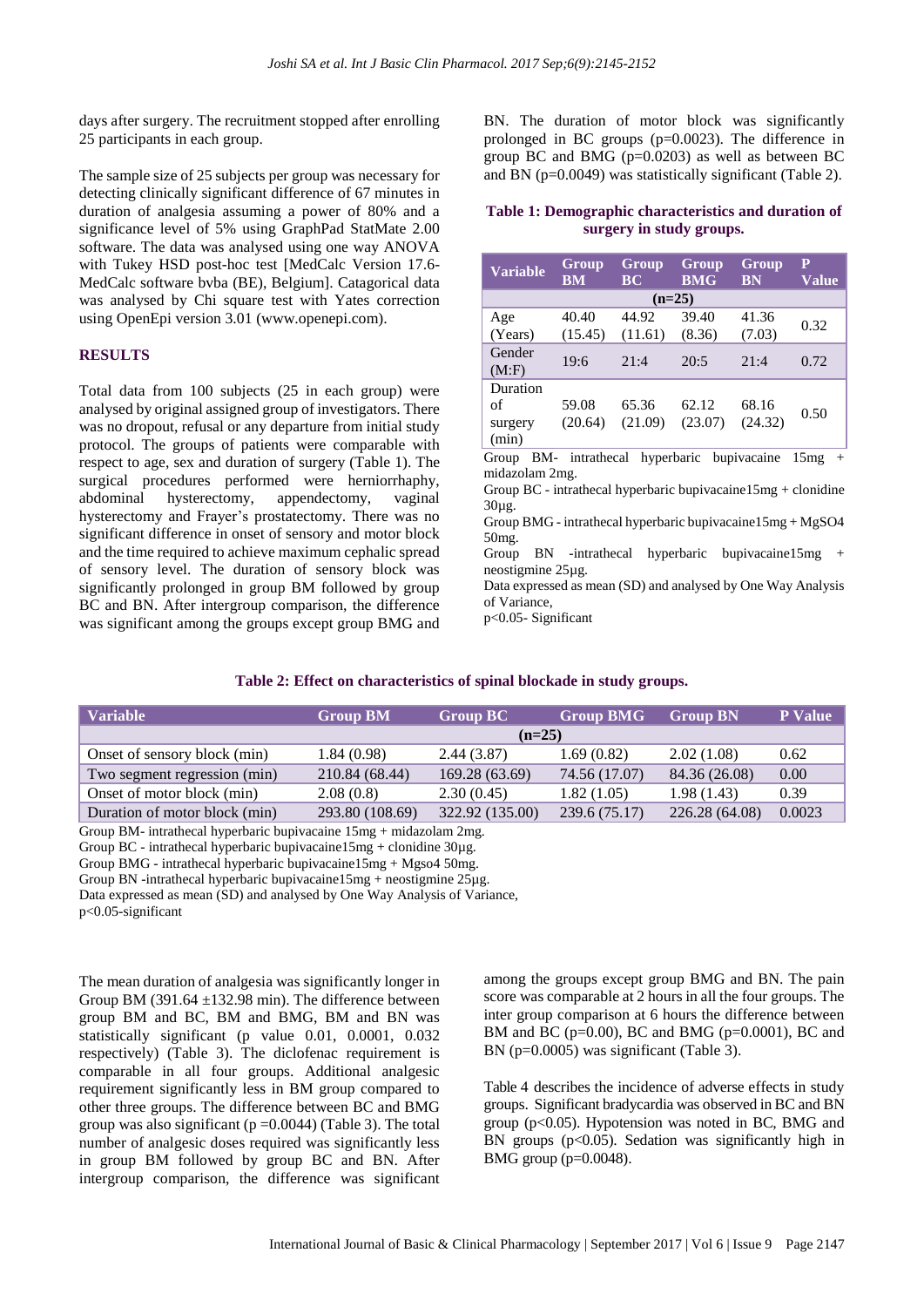| <b>Variable</b>                                     |         | <b>Group BM</b> | <b>Group BC</b> | <b>Group BMG</b> | <b>Group BN</b> | <b>P</b> Value |  |
|-----------------------------------------------------|---------|-----------------|-----------------|------------------|-----------------|----------------|--|
|                                                     |         | $(n=25)$        |                 |                  |                 |                |  |
| Duration of analgesia (min)                         |         | 391.64 (132.98) | 296.60 (52.77)  | 252.2 (86.76)    | 308.76 (127.40) | 0.0001         |  |
| No. of analgesic doses                              |         | 2.04(1.01)      | 2.76(0.87)      | 3.64(0.75)       | 3.48(0.58)      | 0.000          |  |
| Diclofenac requirement (mg)                         |         | 153.00 (76.48)  | 177.00 (36.74)  | 150 (30.61)      | 156 (20.76)     | 0.1618         |  |
| No. of patients demanding<br>Additional analgesia † |         | $0(0\%)$        | 9(36%)          | $16(64\%)$       | $10(40\%)$      | 0.006          |  |
| Pain score (VRS)                                    | 2 Hours | $\Omega$        | $\Omega$        | 0                | $\Omega$        |                |  |
|                                                     | 4 Hours | 1.53(1.58)      | 3.12(9.92)      | 5.1(2.17)        | 3.70(2.71)      | 0.129          |  |
|                                                     | 6 Hours | 3.12(1.71)      | 6.28(1.45)      | 3.80(2.17)       | 4.00(2.39)      | 0.000          |  |

**Table 3: Effect on duration postoperative analgesia and analgesic requirement in study groups/ analgesia characteristics in studied groups.**

Group BM- intrathecal hyperbaric bupivacaine 15mg + midazolam 2mg, Group BC - intrathecal hyperbaric bupivacaine15mg + clonidine  $30\mu$ g, Group BMG - intrathecal hyperbaric bupivacaine $15mg + MgSO<sub>4</sub> 50mg$ , Group BN -intrathecal hyperbaric bupivacaine $15mg +$ neostigmine 25µg, Data expressed as mean (SD) and analysed by One Way Analysis of Variance, p<0.05-significant, Dunn's multiple comparisons tests-\*Group N and Group C (p<0.05), \*\*-Group N and Group C (p<0.01), \*\*\*-Group N and Group C (p<0.001) † Data analysed using Chi square test, P<0.05**-** Significant

#### **Table 4: Incidence of adverse effects in study groups.**

| <b>Variable</b>               | Group<br><b>BM</b> | Group<br>BC | Group<br><b>BMG</b> | Group<br><b>BN</b> | P<br>Value |  |
|-------------------------------|--------------------|-------------|---------------------|--------------------|------------|--|
| $(n=25)$                      |                    |             |                     |                    |            |  |
| <b>Bradycardia</b>            | 00                 | 09          | 3                   | 6                  | $S^*$      |  |
|                               | $(0\%)$            | (36%)       | (12%)               | (24%)              |            |  |
| Hypotension                   | 04                 | 12          | 16                  | 12                 | $S^{**}$   |  |
|                               | (16%)              | (44%)       | (64%)               | (48%)              |            |  |
| Sedation                      | 01                 | 05          | 14                  | 05                 | $S***$     |  |
|                               | (4%)               | (20%)       | (56%)               | (20%)              |            |  |
| Vomiting<br>during<br>surgery | 01<br>(4%)         | 04<br>(16%) | 01<br>$(4\%)$       | 08<br>(32%)        | S#         |  |
| <b>PONV</b>                   | 07                 | 07          | 10                  | 10                 | NS         |  |
|                               | (28%)              | (28%)       | $(40\%)$            | $(40\%)$           |            |  |
| Neurological                  | 0 <sub>1</sub>     | 01          | 01                  | 01                 | <b>NS</b>  |  |
| symptoms                      | (4%)               | $(4\%)$     | (4%)                | (4%)               |            |  |
| Shivering                     | 03                 | 04          | 04                  | 04                 | <b>NS</b>  |  |
|                               | (12%)              | (16%)       | (16%)               | (16%)              |            |  |
|                               |                    |             |                     |                    |            |  |

PONV- Postoperative nausea and vomiting, Group BM- intrathecal hyperbaric bupivacaine

Group BC - intrathecal hyperbaric bupivacaine15mg+clonidine 30µg,

Group BMG - intrathecal hyperbaric bupivacaine 15mg+ MgSO<sup>4</sup> 50mg,

Group BN - intrathecal hyperbaric bupivacaine 15mg + neostigmine 25µg,

Values are number (%) analyzed by Chi square test, Data expressed as No. of patients (%) and analyzed by Chi square test P<0.05**-** Significant, S\*- Significant-Group BM Vs BC, BM Vs BN, BC Vs BMG, S\*\*- Significant-Group BM Vs BC, BM Vs BN, BMG Vs BN, S\*\*\*- Significant-Group BMG Vs BC, BMG Vs BN, BMG Vs BM, S#- Significant-Group BMG Vs BN, BM Vs BN, NS **-** Not Significant

Intra operative vomiting was high in BN group compared to BM and BMG group. The four groups were comparable for incidence of PONV, shivering and neurological symptoms.

#### **DISCUSSION**

Effective treatment of pain represents an important component of postoperative recovery. It serves to blunt autonomic, somatic, and endocrine reflexes with a resultant potential decrease in perioperative morbidity.14,15 Our study confirms the analgesic efficacy of intrathecal (IT) midazolam, neostigmine and low dose clonidine when added to hyperbaric bupivacaine for spinal anaesthesia.

We observed better quality of analgesia with IT midazolam compared to other three drugs. The postoperative analgesia was maintained for longer period with less pain score and less analgesic consumption. Additional analgesia was required in only one patient in this group. The cumulative analgesic requirement was indicated by the total number of analgesic doses required during first 24 h after surgery. It was lowest in Midazolam group. The analgesic consumption was not significantly reduced with MgSO4. Neither the spread nor the potency of spinal bupivacaine was affected by these additives.15-18 Our findings of analgesia characteristics are in accordance with the pharmacokinetic profile of neostigmine and MgSO4. 18-21 Also our results correspond to previously reported data in different studies when IT midazolam or clonidine was compared with placebo. $11-14$ 

The pain score in the recovery room was reduced to a significant degree by all our drugs. The midazolam group had the lowest pain score followed by MgSO<sub>4</sub> and neostigmine. The placebo group was not included for ethical reasons.

We administered first dose of diclofenac 75mg to all the patients immediately after shifting in ward for ethical reasons as per the standard protocol of our hospital. Further analgesic was administered on demand. This might be the reason for insignificant difference in amount of diclofenac requirement. But the effectiveness of

<sup>15</sup>mg+midazolam 2mg,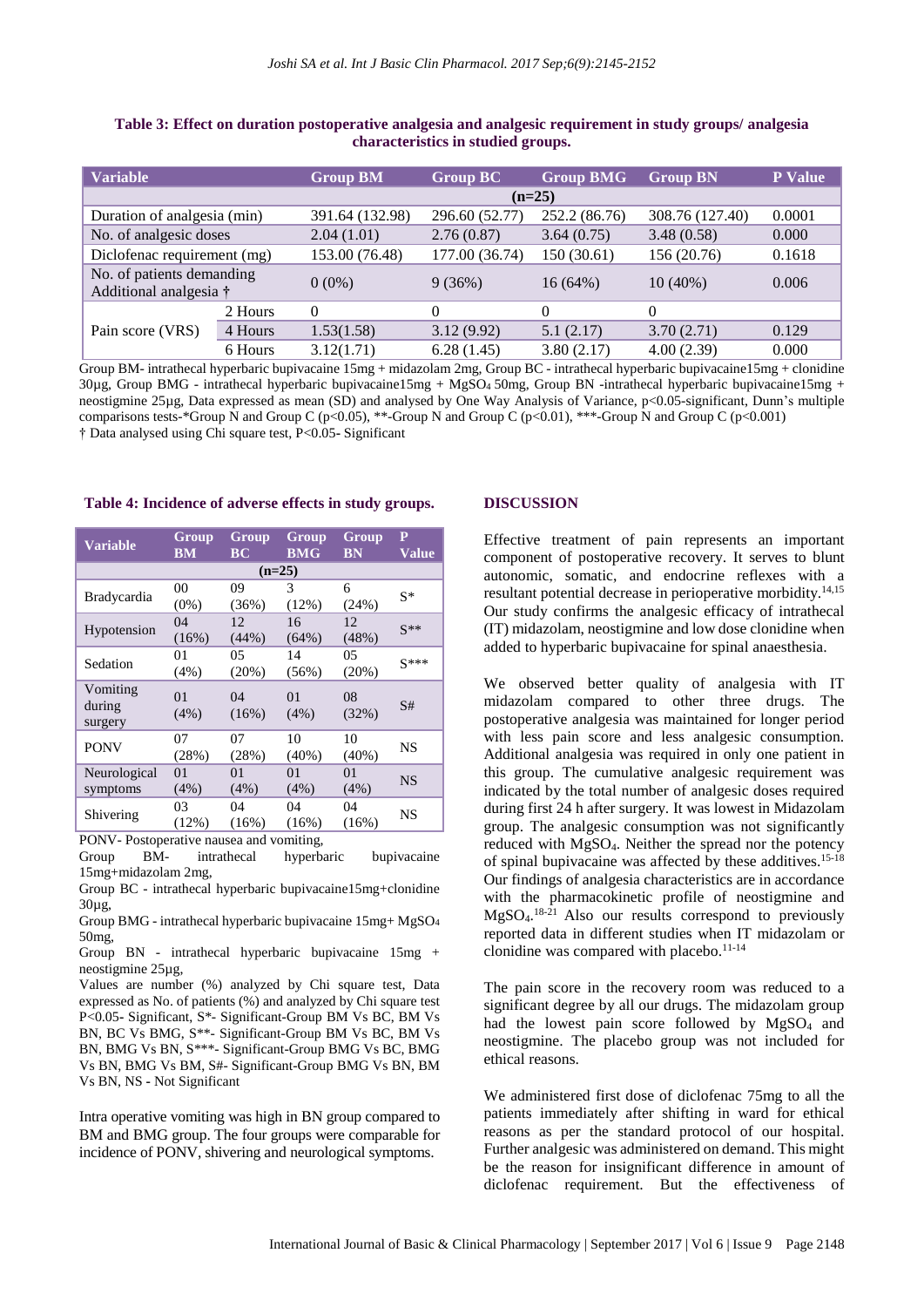midazolam was indicated by lower pain score in this group.

Several investigators have shown that intrathecal midazolam produces a dose dependent anti-nociception sufficient to produce anaesthesia for abdominal surgery.<sup>22</sup> Patient do not require opioid analgesic when subjected to painful somatic stimulus like leg surgery.<sup>23</sup> It is also effective in relieving chronic mechanical low back pain as well as pain due to metastatic bone tumours.<sup>22</sup> Sympathetic nervous system function remains intact after intrathecal midazolam.23-25 This sparing effect on sympathetic nervous system may explain lesser degree of hypotension and bradycardia in midazolam group in our study.

Three possible mechanisms are suggested for the antinociceptive action of midazolam. First the benzodiazepine/GABA-A receptor complex mediated analgesia as they are abundantly present in lamina II of dorsal horn of spinal cord.<sup>26,27</sup> It also causes release of endogenous opioid acting at spinal delta receptors as naltrinadole, a delta receptor opioid antagonist suppresses its analgesic effect.<sup>28</sup> Thirdly it inhibits adenosine uptake or enhance adenosine release.<sup>25</sup> The use of IT midazolam in humans is reported in at least 18 peer reviewed reports in about 797 patients since 1986. It is shown to be free of neurotoxicity or other side effects up to 2mg dose and in continuous infusion up to 6mg/day for long period in man.<sup>3,24,29,30</sup>

The postoperative analgesia of intrathecal neostigmine, a cholinesterase inhibitor was first reported by Hood DD et al, in 1995, the effectiveness being comparable to morphine.<sup>21</sup> Spinal administration of neostigmine produces analgesia in a novel manner. It inhibits breakdown of endogenous neurotransmitter acetylcholine  $(Ach)$  that has intrinsic analgesic properties.<sup>3,15,18,31</sup> The concentration of acetylcholine in CSF increases with painful stimulus and remains at a plateau for 4-6 hours.<sup>12,19-</sup>  $21$  The degree of analgesia depends upon the amount of tonic release of acetylcholine in CNS.<sup>16,32</sup> It is likely that CSF neostigmine concentration even after lowest dose were adequate to significantly inhibit cholinesterase in CSF.5,13,19 The dose of intrathecal neostigmine required in postoperative patients is much smaller than that required in volunteers. <sup>18</sup> There is amplification of postoperative analgesia of intrathecal neostigmine by postoperative pain. Intrathecal neostigmine causes clear anti-nociception in first two postoperative days but fails to do so five days after surgery.<sup>33</sup> High density of muscarinic cholinergic receptor binding sites have been demonstrated in substantia gelatinosa and in lamina III and V of dorsal grey matter of spinal cord.<sup>32,33</sup> Both M1 and M2 receptor subtypes are demonstrated in superficial dorsal horn.<sup>33</sup> Spinal neostigmine apparently activates descending pain inhibitory systems that relay on a spinal cholinergic interneuron probably exacerbating a cholinergic tonus that is already activated during the acute postoperative pain.18,32,33 Intrathecal neostigmine was found to be extremely efficient for alleviating somatic pain.<sup>32</sup>

Analgesic effect also reflects blocking of sympathetic ganglion through nicotinic receptors or a direct antispasmodic effect on the viscera through muscarinic receptors.<sup>32</sup> The preliminary dose response studies suggest that analgesic effect was dose independent.<sup>20</sup> Smaller dose neostigmine  $\geq 50\mu g$  in volunteers and  $\geq 10\mu g$  in surgical patients could enhance sensory anaesthesia with few side effects when added to bupivacaine.<sup>3,16,18</sup> A smaller dose may have the same efficacy with less adverse effects. Intrathecal neostigmine with 25-50μg dose produces dose independent reduction in postoperative rescue analgesic consumption.3,12 Neostigmine induced increase in gut motility might be beneficial in reducing postoperative ileus.<sup>13</sup>

Clonidine a selective alpha-2 adrenergic agonist produces analgesia by sympatholysis at peripheral level, decreased catecholamine release in the brain and suppression of tumour necrosis alpha in plasma during perioperative period. Spinal clonidine produces dose dependent analgesia along with hypotension, bradycardia and sedation.<sup>3,11,34</sup> Most of the studies using  $37.5$  to  $50\mu$ g reported significant hypotension and bradycardia.10,11 A 30µg dose provides maximum benefits and minimum side effects.[11] It also directly decreased mean arterial pressure by inhibition of preganglionic sympathetic neurons in spinal cord.<sup>3,35</sup> We observed some amount of bradycardia (36%) and hypotension (44%) with even low dose clonidine and sedation in 20% subjects.

Magnesium sulphate reveals anti-nociceptive effect in animal and human pain models; it has potential to prevent central sensitization from peripheral nociceptive stimuli. Painful stimulus release glutamate and aspartate neurotransmitters which binds to the NMDA receptors. Activation of these receptors leads to calcium entry into the cell that initiate a series of central sensitization such as wind-up and long term potentiation in spinal cord. This NMDA signaling is important in determining the duration and intensity of postoperative pain.36-38 Magnesium blocks the calcium influx into the cell i.e. natural physiological calcium antagonism and non-competitively antagonises the N-methyl-D-aspartate (NMDA) receptors.  $Mg^{++}$  is a neuro -protectant protecting cerebellar neurons against glutamate toxicity and spinal cord from ischemic injury during aortic cross clamping.<sup>39-41</sup> Selective NMDA receptor antagonists are not available for clinical pain management. However several compounds like magnesium sulphate and ketamine approved for use in humans for other indications have significant NMDA receptor blocking properties. The dose of Mgso<sup>4</sup> was based on data from previous human studies and rat models of postoperative pain.4,17,42,43 Further dose response studies are required to determine whether large doses of intrathecal MgSO<sup>4</sup> can produce better potentiation of analgesia and reduction in analgesic requirement.<sup>17,44</sup> It is possible that effects of magnesium sulphate on NMDA receptor complex are weaker or they do not play an important role in maintenance of postoperative pain.<sup>39</sup> But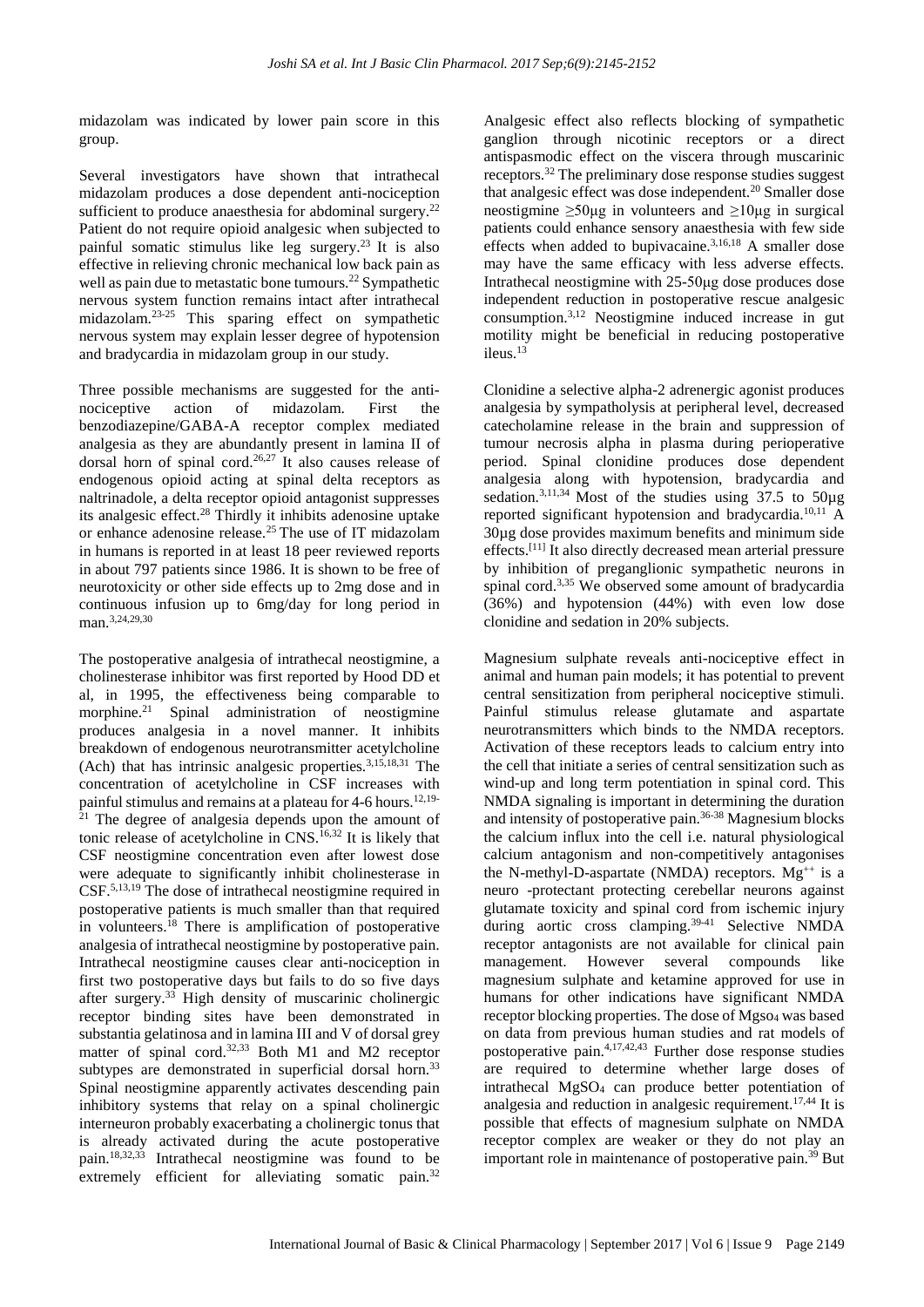the super additive interaction of magnesium sulphate and ketamine is also reported. $41$ 

In present study mild sedation was observed in 56% subjects with MgSO4, the patients were sleeping comfortably. The incidence was similar to that reported previously. The incidence of PONV was reduce by both IT clonidine and midazolam from reported 45% to 28% in both the groups.

Nausea and vomiting due to neostigmine is dose dependent, smaller dose can produce analgesia without nausea.6,15,16,18 Eisenach et al ascribed the vomiting to the effect of neostigmine on brain.<sup>13</sup> The rostral spread to brainstem may contribute to the severity of adverse effects (bradycardia, nausea and vomiting, urinary retention, motor weakness, etc). The side effects occur 30-60 minutes after injection. To minimize the cephalad spread, injection of neostigmine in hyperbaric solution and maintaining head up position is recommended.<sup>13,19,21,31</sup> The hyperbaric solution produced analgesia limited to lower limbs without producing nausea and vomiting.<sup>15</sup> Similarly in our study the risk of nausea and vomiting could be minimized by using neostigmine with hyperbaric bupivacaine and maintaining head up position. Neither midazolam nor clonidine was associated with bowel/bladder dysfunction or neurological deficit until discharge. We did not observe any other central cholinergic effects of neostigmine like hallucination, agitation, mydriasis, nystagmus, pruritus, increased sweating or salivation. Long term neurological signs and symptoms could not be detected as the study period was short and difficulty in establishing neurotoxicity on clinical grounds. Also the study is not adequately powered to comment conclusively on neurotoxicity. Further trial using larger sample size is recommended.

### *Clinical Implications*

Although it is not registered for this purpose, intrathecal midazolam is used along with local anaesthetic for SA and postoperative analgesia in many institutions in India. These effects are valuable in prolonged surgeries. There is no serious side effect, technical challenge or unpredictable pharmacological risk.

#### **CONCLUSION**

From this study, we can conclude that gentamicin is more nephrotoxic and causes greater fall in creatinine clearance although the dose of gentamicin administered is much lower compared to amikacin. Further, the nephrotoxicity is accentuated by increasing age factor in both groups but variation in gender was seen among them. Gentamicin causes significantly higher degree of nephrotoxicity in male compared to female. Addition of intrathecal midazolam, neostigmine and clonidine to hyperbaric bupivacaine prolong spinal sensory block and postoperative analgesia. Analgesia with clonidine is minor and short lived associated with some bradycardia. Intrathecal midazolam provides superior analgesia without clinically relevant side effects.

#### **ACKNOWLEDGEMENTS**

The authors would like to thank the nursing and paramedical staff associated with operation theatre and ward. Special thanks to collaborated departments for their co-operation for smooth conduct of the study. Lastly thanks to the patients and their relatives for providing us the platform to conduct the clinical work.

*Funding: No funding sources Conflict of interest: None declared Ethical approval: The study was approved by the Institutional Ethics Committee*

## **REFERENCES**

- 1. Duncan MA, Savage J, Tucker AP. Prospective audit comparing intrathecal analgesia (incorporating midazolam) with epidural and analgesia after major open abdominal surgery. Anaesth Intensive Care 2007;35:558-62.
- 2. Reves JG, Glass PSA, Lubarsky DA. Nonbarbiturate intravenous anesthetics. In: Miller RD, editor. Textbook of anaesthesia. Fifth edition. New York: Churchil Livingstone; 2000:228-237.
- 3. Rathmell JP, Lair TR, Nauman B. The role of intrathecal drugs in the treatment of acute pain. Anesth Analg. 2005;101:S30-43.
- 4. Malleeswaran S, Panda N, Mathew P, Bagga R. A randomized study of magnesium sulphate as an adjuvant to intrathecal bupivacaine in patients with mild preeclampsia undergoing caesarean section. Int J Obstet Anesth. 2010;19:161-6.
- 5. Saxena AK, Arava S. Current concepts in neuraxial administration of opioid and non-opioid: An overview and future perspectives. Indian J Anaesth. 2004;48:13- 24.
- 6. Gupta PS, Deshpande S, Kale K. The effect of intrathecal midazolam 2.5mg with hyperbaric bupivacaine on postoperative pain relief in patients undergoing orthopaedic surgry. The Internet Journal of Anesthesiology. 2007;14(2):11. Available at: http://www.ispub.com/journal/the-internet-journalof-anesthesiology/volume-14-number-2html.
- 7. Fogarty DJ, Carabine UA, Milligan KR. Comparison of the analgesic effects of intrathecal clonidine and intrathecal morphine after spinal anaesthesia in patients undergoing total hip replacement. Br J Anaesth. 1993;71:661-4.
- 8. Shadangi BK, Garg R, Pandey R, Das T. Effect of intrathecal midazolam in spinal anaesthesia: a prospective randomized case control study. Singapore Med J. 2011;52:432-5.
- 9. Agrawal N, Usmani A, Sehgal R, Kumar R, Bhadoria P. Effects of intrathecal midazolam bupivacaine combination on postoperative analgesia. Indian J Anaesth. 2005;49:37-9.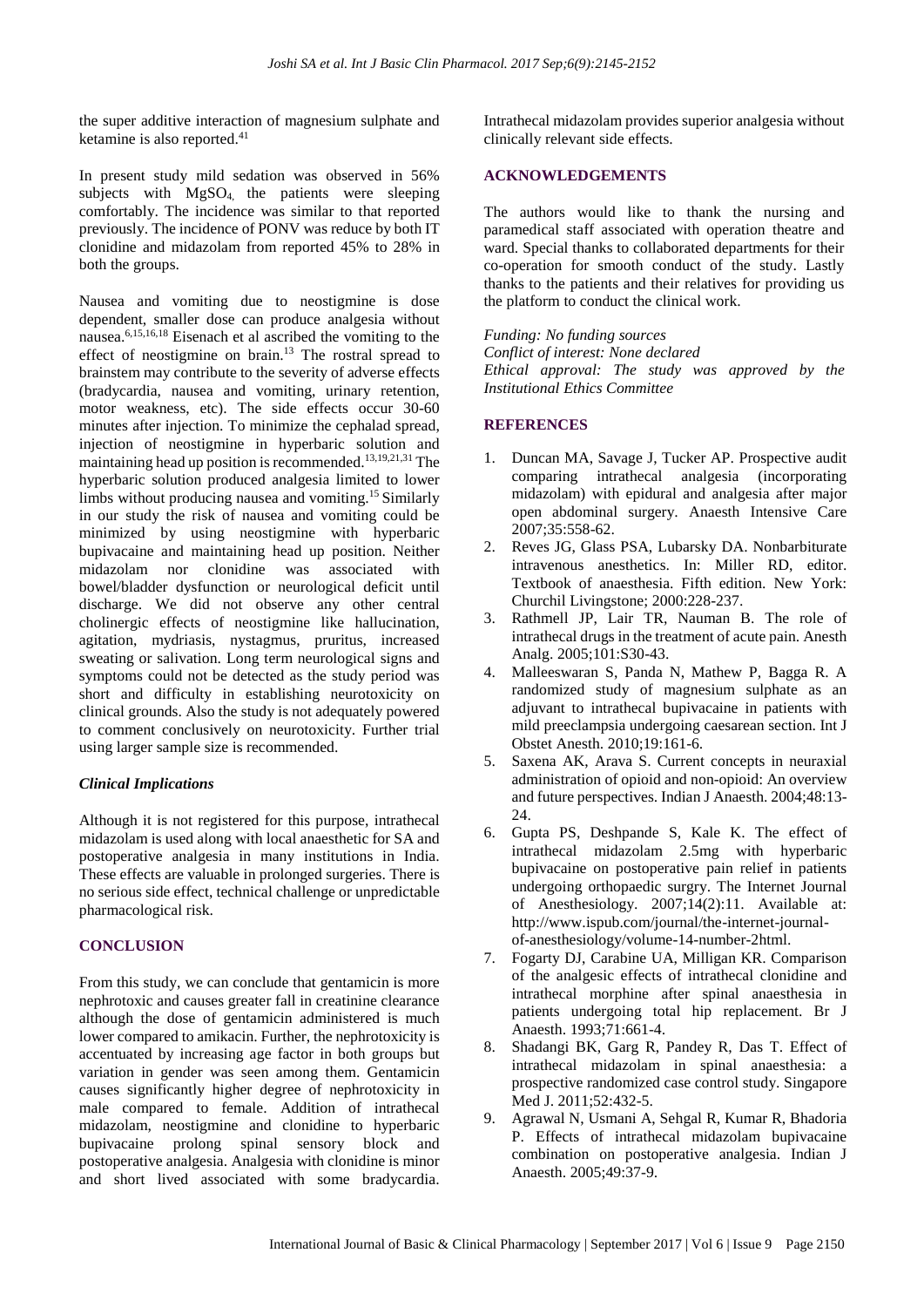- 10. Sethi BS, Samuel M, Sreevastava D. Efficacy of analgesic effects of low dose intrathecal clonidine as adjuvant to bupivacaine. Indian J Anaesth. 2007;51:415-9.
- 11. Saxena H, Singh S, Ghildiyal SK. Low dose intrathecal clonidine with bupivacaine improves onset and duration of block with haemodynamic stability. The Internet Journal of Anesthesiology. 2010;23(1):14. Available at: http://www.ispub.com/journal/the-internet-journalof-anesthesiology/volume-23-number-1html.
- 12. Chung CJ, Kim JS, Park HS, Chin YJ. The efficacy of intrathecal neostigmine, intrathecal morphine and their combination for post-caesarean section analgesia. Anesth Analg. 1998:87:341-6.
- 13. Klamt JG, Slullitel A, Prado WA. Postoperative analgesic effect of intrathecal neostigmine and its influence on spinal anaesthesia. Anaesthesia. 1997 Jun 1;52(6):547-51.
- 14. El-Kerdawy H. Analgesic requirements for patients undergoing lower extremity orthopedic surgery. M. E. J. Anesth. 2008;19:1013-25.
- 15. Saini S, Sethi S, Malhotra N. Evaluation of intrathecal neostigmine for postoperative analgesia. J Anaesthesiol Clin Pharmacol. 2006;22:35‑40.
- 16. Krukowski JA, Hood DD, Eisenach JC, Mallak KA, Parker RL. Intrathecal neostigmine for post-cesarean section analgesia: dose response. Anesthesia and Analgesia. 1997 Jun 1;84(6):1269-75.
- 17. Sanad H, Abdelsalam T, Hamada M, Alsherbiny MA. Effects of adding magnesium sulphate, midazolam or ketamine to hyperbaric bupivacaine for spinal anaesthesia in lower abdominal and lower extremity surgery. Ain Shams J Anesthesiol. 2010;3:43-52.
- 18. Liu SS, Hodgson PS, Moore JM, Trautman WJ, Burkhead DL. Dose-response effects of spinal neostigmine added to bupivacaine spinal anesthesia in volunteers. Anesthesiology: The Journal of the American Society of Anesthesiologists. 1999 Mar 1;90(3):710-7.
- 19. Shafer SL, Eisenach JC, Hood DD, Tong C. Cerebrospinal fluid pharmacokinetics and pharmacodynamics of intrathecal neostigmine methyl sulphate in humans. Anesthesiology. 1998;89:1074- 88.
- 20. Lauretti GR, Hood DD, Eisenach JC, Pfeifer BL. A multi-center study of intrathecal neostigmine for analgesia following vaginal hysterectomy. Anesthesiology. 1998;89:913-8.
- 21. Hood DD, Eisenach JC, Tuttle R. Phase I safety assessment of intrathecal neostigmine methylsulfate in humans. Anaesthesiology. 1995:82:331-43.
- 22. Bahar M, Cohen ML, Grinshpon Y, Chanimov M. Spinal anaesthesia with midazolam in rat. Can J Anaesth. 1997;44:208-15.
- 23. Goodchild CS, Noble J. The effects of intrathecal midazolam on sympathetic nervous system reflexes in man-a pilot study. Br J Clin Pharmacol. 1987;23:279- 85.
- 24. Kim MH, Lee YM. Intrathecal midazolam increased the analgesic effect of spinal blockade with bupivacaine in patients undergoing haemorrhoidectomy. Br J Anaesth. 2001;86:77-9.
- 25. Yaksh TL, Allen JW. The use of intrathecal midazolam in humans: A case study of process. Anesth Analg. 2004;98:1536-45.
- 26. Kohno T, Kumamoto E, Baba H, Ataka T, Okamoto M, Shimoji K, Yoshimura M. Actions of midazolam on GABAergic transmission in substantia gelatinosa neurons of adult rat spinal cord. Anesthesiology. 2000;92:507-15.
- 27. Edwards M, Serrao JM, Gent JP, Goodchild CS. On the mechanism by which midazolam causes spinally mediated analgesia. Anesthesiology. 1990;73:273-7.
- 28. Goodchild CS, Guo Z, Musgreave A, Gent JP. Antinociception by intrathecal midazolam involves endogenous neurotranamitters acting at spinal cord delta opioid receptors. Br J Anaesth. 1996;77:758-63.
- 29. Nishiyama T, Matsukawa T, Hanaoka K. Acute phase histopathological study of spinally administered midazolam in cats. Anesth Analg. 1999;89:717-20.
- 30. Tucker AP, Lai C, Nadeson R, Goodchild CS. Intrathecal midazolam I: A cohort study investigating safety. Anesth Analg. 2004;98:1512-20.
- 31. Gupta S. Postoperative analgesia with intrathecal neostigmine; two different doses of 75 µgms and 50 µgms with heavy bupivacaine. Internet J Anaesthesiol. 2010;25:1.
- 32. Lauretti GR, Reis MI, Prado WA, Klamt JG. Doseresponse study of intrathecal morphine versus intrathecal neostigmine, their combination, or placebo for postoperative analgesia in patients undergoing anterior and posterior vaginoplasty. Anesth Analg. 1996;82:1182-7.
- 33. Bouaziz H, Tong C, Eisenach IC. Postopoerative analgesia from intrathecal neostigmine in sheep. Anesth Analg. 1995;80:1140-4.
- 34. Tuijl IV, Klei WV, Van der Werff DB, Kalkman CJ. The effect of addition of intrathecal clonidine to hyperbaric bupivacaine on postoperative pain and morphine requirements after Caesarean section: a randomized controlled trial. BJA: British Journal of Anaesthesia. 2006 Jul 21;97(3):365-70.
- 35. Baker A, Klimscha W, Eisenach JC, Li XH, Wildling E, Menth-Chiari WA, Chiari AI. Intrathecal clonidine for postoperative analgesia in elderly patients: The influence of baricity on haemodynamics and analgesic effect. Anesth Analg. 2004;99:128-34.
- 36. Shukla D, Verma A, Agrawal A, Pandey HD, Tyagi C. Comparative study of intrathecal dexmedetomdine with intrathecal magnesium sulfate used as adjuvants to bupivacaine. J Anaesthesiol Clin Pharmacol. 2012;27:495-9.
- 37. Tramer MR, Schneider J, Marti RA, Rifat K. Role of magnesium sulfate in postoperative analgesia. Anesthesiology. 1996;84:340-7.
- 38. Buvanendran A, McCarthy RJ, Kroin JS, Leong W, Perry P, Tuman KJ. Intrathecal magnesium prolongs fentanyl analgesia: a prospective, randomized,